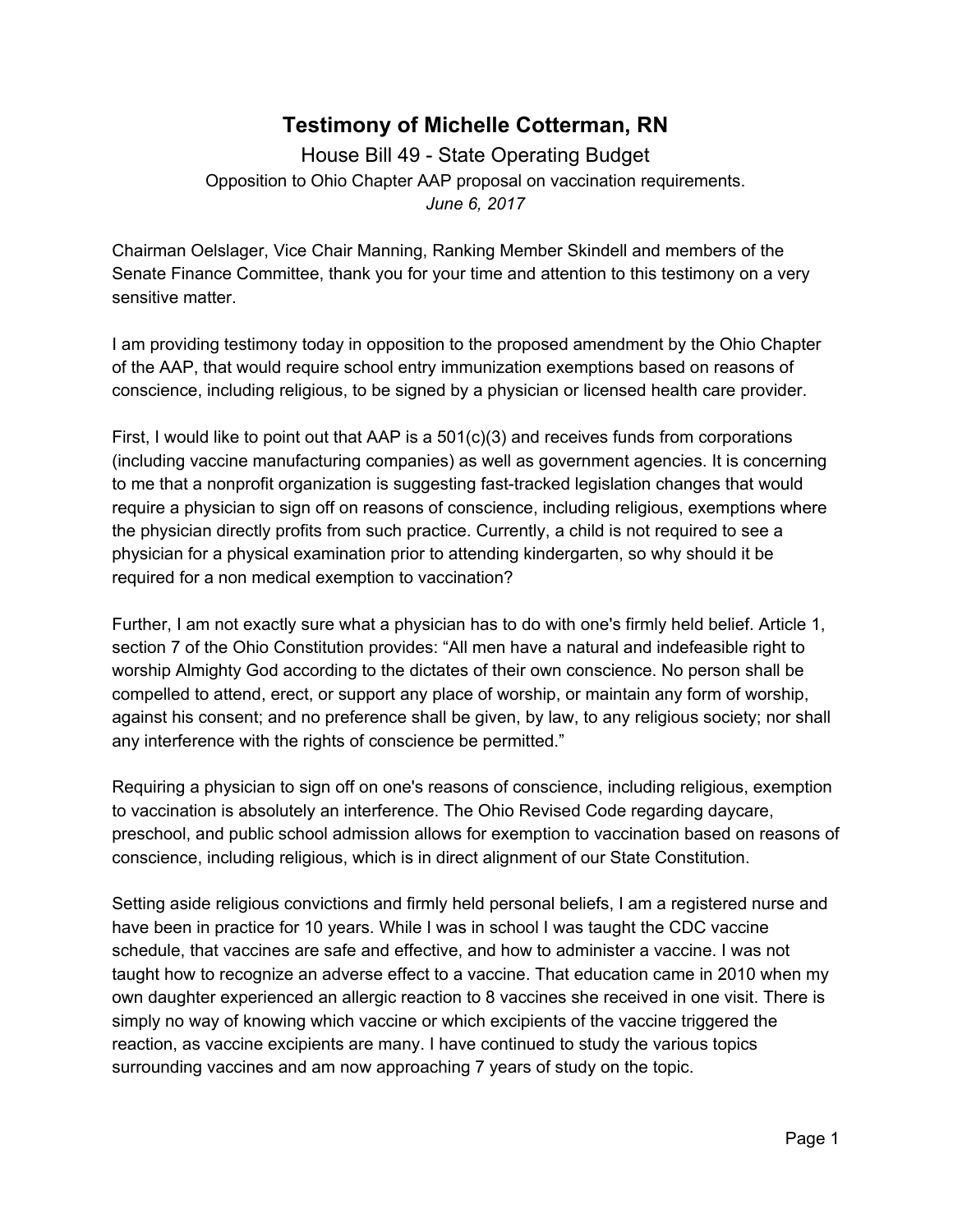Of particular concern, is the various human/animal/insect RNA/DNA that is left residual in every vaccine lot that uses human/animal cells in its production. Consider the manufacturer admits through every package insert section 13.1 that the product "has not been tested for carcinogenic, mutagenic effects, or effects on fertility".

Consider, also, the government is well aware of the insertional mutagenic potential of the DNA in these vaccines as evidenced by this FDA briefing document *"Cell Lines Derived from Human Tumors for Vaccine Manufacture"* (1). This document states:

## *"Small amounts of residual cell substrate DNA unavoidably occur in all viral vaccines as well as other biologics produced using cell substrates. There are several potential ways DNA could be a risk factor. DNA can be oncogenic or infectious; in addition, it can cause insertion mutagenesis through integration into the host genome."*

Yet, this is not information provided during the consent process. In fact, it's not common knowledge at all. It certainly isn't being studied during the vaccine approval process.

I am also concerned about vaccine contamination from adventitious agents:

- 1. SV40 virus is a known contaminant in the polio vaccines. This virus was inadvertently administered to millions of adults and children in the 1950's and has been showing up in various tumor cells.
- 2. Bacteriophage from contaminated bovine serum in measles and polio vaccines. A bacteriophage is a virus that infects and replicates within a bacterium. Again, in the 1970's millions of adults and children were injected with contaminated vaccines.
- 3. In 1995 reverse transcriptase was found in all lots of MMR vaccines. Reverse transcriptase is the sign of an active retrovirus and allows viral DNA to be integrated into the host genome and replicated, resulting in the production of more RNA virus. It was found to be of avian origin. Again, we have millions of adults and children injected with potentially infectious materials.
- 4. In 2010 two porcine circovirus and related porcine circovirus DNA sequences were found in rotavirus vaccines. Again, millions of children continue to receive this contaminated vaccine.

"In all four cases, and after consideration of scientific advice, the vaccines concerned were not removed from the market, or were only temporarily suspended, since the benefits of immunization were believed to be much more beneficial than the risk of any potential adverse effects (2)." In 3 out of 4 of these cases this has so far proven to be true, but that doesn't take into consideration unintended consequences or consequences that are not detectable based on current technology. Lessons learned from these cases show that problems are not discovered until after the fact and only until instruments have advanced to detect the presence of an adventitious agent.